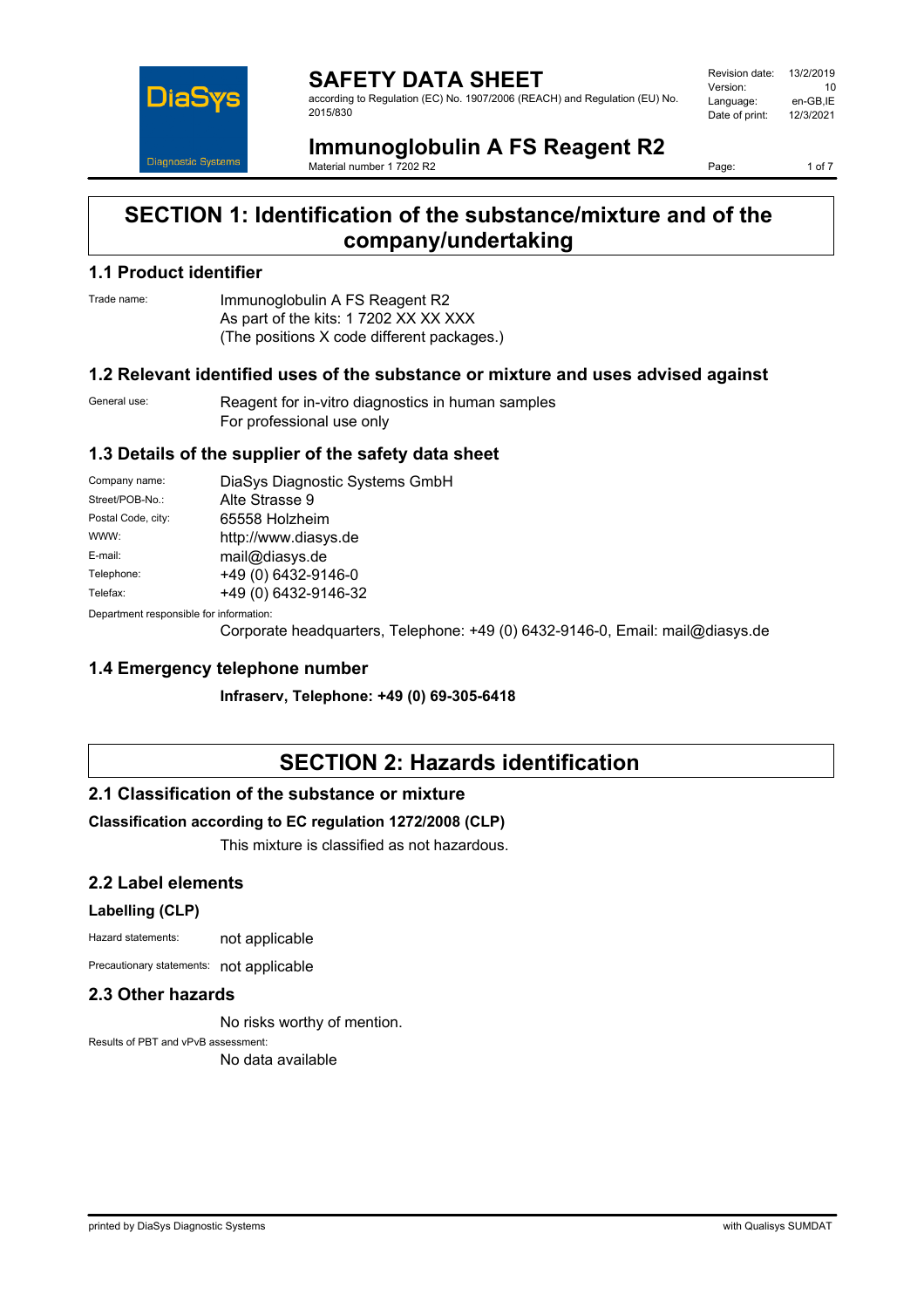

#### **SAFETY DATA SHEET** according to Regulation (EC) No. 1907/2006 (REACH) and Regulation (EU) No. 2015/830

Revision date: 13/2/2019 Version: 10<br>Language: en-GB.IE Language: en-GB,IE<br>Date of print: 12/3/2021 Date of print:

**Immunoglobulin A FS Reagent R2** Material number 1 7202 R2

Page: 2 of 7

## **SECTION 3: Composition / information on ingredients**

#### 3.1 Substances: not applicable

### **3.2 Mixtures**

Chemical characterisation: Aqueous solution of inorganic salts and organic compounds.

Additional information: Preparation does not contain dangerous substances above limits that need to be mentioned in this section according to applicable legislation. Contains Sodium azide (0.95 g/L) as preservative.

## **SECTION 4: First aid measures**

#### **4.1 Description of first aid measures**

In case of inhalation: Provide fresh air. Seek medical treatment in case of troubles.

- Following skin contact: Change contaminated clothing. Remove residues with water. In case of skin reactions, consult a physician.
- After eye contact: Immediately flush eyes with plenty of flowing water for 10 to 15 minutes holding eyelids apart. In case of troubles or persistent symptoms, consult an opthalmologist.
- After swallowing: Rinse mouth thoroughly with water. Induce vomiting. Have victim drink large quantities of water, with active charcoal if possible. Seek medical attention. Never give anything by mouth to an unconscious person.

#### **4.2 Most important symptoms and effects, both acute and delayed**

No data available

#### **4.3 Indication of any immediate medical attention and special treatment needed**

Treat symptomatically.

## **SECTION 5: Firefighting measures**

#### **5.1 Extinguishing media**

Suitable extinguishing media:

Product is non-combustible. Extinguishing materials should therefore be selected according to surroundings.

#### **5.2 Special hazards arising from the substance or mixture**

Fires in the immediate vicinity may cause the development of dangerous vapours. In case of fire may be liberated: Nitrogen oxides (NOx), carbon monoxide and carbon dioxide.

### **5.3 Advice for firefighters**

Special protective equipment for firefighters:

Wear self-contained breathing apparatus.

Additional information: Hazchem-Code: -

Do not allow fire water to penetrate into surface or ground water.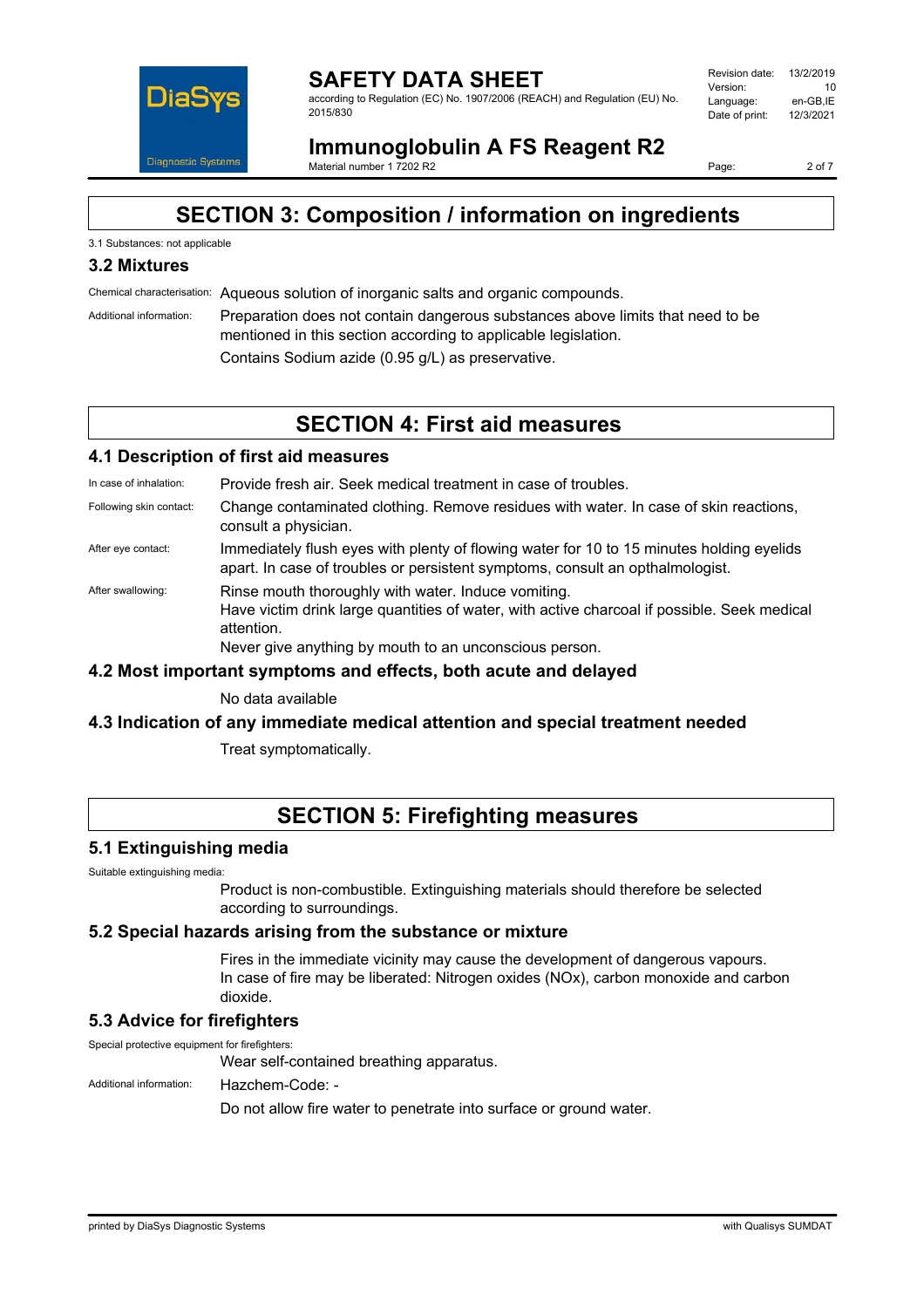

### **SAFETY DATA SHEET**

according to Regulation (EC) No. 1907/2006 (REACH) and Regulation (EU) No. 2015/830

| Revision date: | 13/2/2019 |
|----------------|-----------|
| Version:       | 10        |
| Language:      | en-GB.IE  |
| Date of print: | 12/3/2021 |
|                |           |

**Immunoglobulin A FS Reagent R2**

Material number 1 7202 R2

Page: 3 of 7

## **SECTION 6: Accidental release measures**

#### **6.1 Personal precautions, protective equipment and emergency procedures**

Avoid contact with skin and eyes. Wear appropriate protective equipment. Provide adequate ventilation.

#### **6.2 Environmental precautions**

Do not allow to penetrate into soil, waterbodies or drains.

#### **6.3 Methods and material for containment and cleaning up**

Soak up with absorbent materials such as sand, siliceus earth, acid- or universal binder. Store in special closed containers and dispose of according to ordinance. Wash spill area with plenty of water.

#### **6.4 Reference to other sections**

Refer additionally to section 8 and 13.

## **SECTION 7: Handling and storage**

### **7.1 Precautions for safe handling**

Advices on safe handling: Avoid contact with skin and eyes. Wear appropriate protective equipment. Keep all containers, equipment and working place clean. Provide adequate ventilation, and local exhaust as needed.

#### **7.2 Conditions for safe storage, including any incompatibilities**

Requirements for storerooms and containers:

Keep containers tightly closed and at a temperature between 2 °C and 8 °C. Protect from light. Keep sterile.

### **7.3 Specific end use(s)**

No information available.

## **SECTION 8: Exposure controls/personal protection**

#### **8.1 Control parameters**

Additional information: Contains no substances with occupational exposure limit values.

#### **8.2 Exposure controls**

Provide good ventilation and/or an exhaust system in the work area.

### **Personal protection equipment**

#### **Occupational exposure controls**

| Respiratory protection: | If vapours form, use respiratory protection.<br>Use filter type A $(=$ against vapours of organic substances) according to EN 14387. |
|-------------------------|--------------------------------------------------------------------------------------------------------------------------------------|
| Hand protection:        | Protective gloves according to EN 374.                                                                                               |
|                         | Glove material: Nitrile rubber.                                                                                                      |
|                         | Breakthrough time: >480 min.                                                                                                         |
|                         | Observe glove manufacturer's instructions concerning penetrability and breakthrough time.                                            |
| Eye protection:         | Tightly sealed goggles according to EN 166.                                                                                          |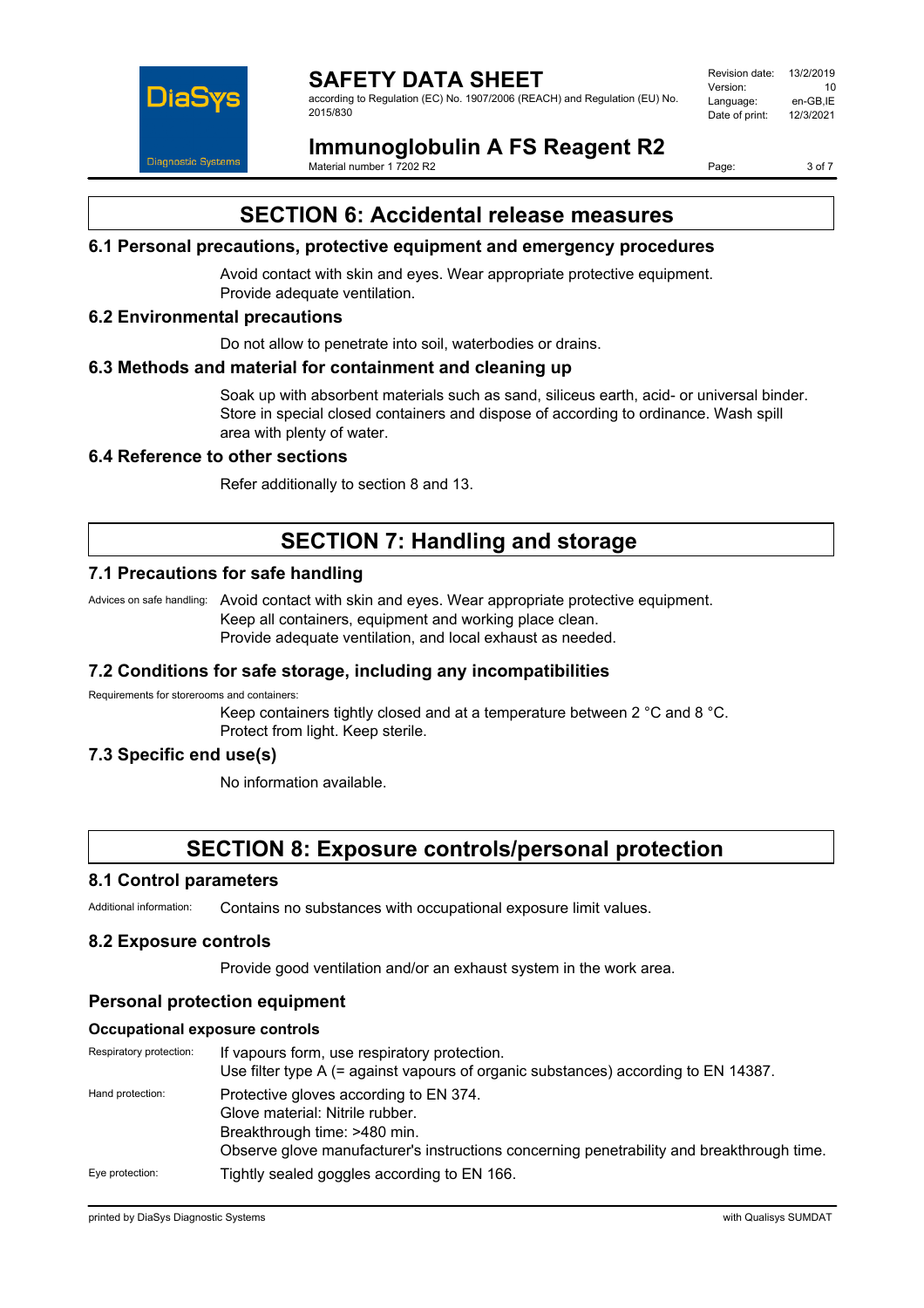

## **SAFETY DATA SHEET**

according to Regulation (EC) No. 1907/2006 (REACH) and Regulation (EU) No. 2015/830

| Revision date: | 13/2/2019 |
|----------------|-----------|
| Version:       | 10        |
| Language:      | en-GB.IE  |
| Date of print: | 12/3/2021 |
|                |           |

## **Immunoglobulin A FS Reagent R2**

Material number 1 7202 R2

Page: 4 of 7

Body protection: Lab coat

General protection and hygiene measures:

Avoid contact with skin and eyes. Change contaminated clothing. Wash hands before breaks and after work.

# **SECTION 9: Physical and chemical properties**

#### **9.1 Information on basic physical and chemical properties**

| Appearance:                              | Physical state at 20 °C and 101.3 kPa: liquid<br>Colour: slightly opalescent, colourless to brownish |
|------------------------------------------|------------------------------------------------------------------------------------------------------|
| Odour:                                   | no characteristic odour                                                                              |
| Odour threshold:                         | No data available                                                                                    |
| pH:                                      | at $25 °C$ : 7.85                                                                                    |
| Melting point/freezing point:            | No data available                                                                                    |
| Initial boiling point and boiling range: | No data available                                                                                    |
| Flash point/flash point range:           | not combustible                                                                                      |
| Evaporation rate:                        | No data available                                                                                    |
| Flammability:                            | No data available                                                                                    |
| Explosion limits:                        | No data available                                                                                    |
| Vapour pressure:                         | No data available                                                                                    |
| Vapour density:                          | No data available                                                                                    |
| Density:                                 | at 20 °C: 1.026 g/mL                                                                                 |
| Water solubility:                        | completely miscible                                                                                  |
| Partition coefficient: n-octanol/water:  | No data available                                                                                    |
| Auto-ignition temperature:               | No data available                                                                                    |
| Decomposition temperature:               | No data available                                                                                    |
| Viscosity, kinematic:                    | No data available                                                                                    |
| Explosive properties:                    | No data available                                                                                    |
| Oxidizing characteristics:               | No data available                                                                                    |
|                                          |                                                                                                      |

### **9.2 Other information**

Additional information: No data available

# **SECTION 10: Stability and reactivity**

#### **10.1 Reactivity**

refer to 10.3

#### **10.2 Chemical stability**

Stable under recommended storage conditions.

#### **10.3 Possibility of hazardous reactions**

No hazardous reactions known.

#### **10.4 Conditions to avoid**

Protect against heat /sun rays.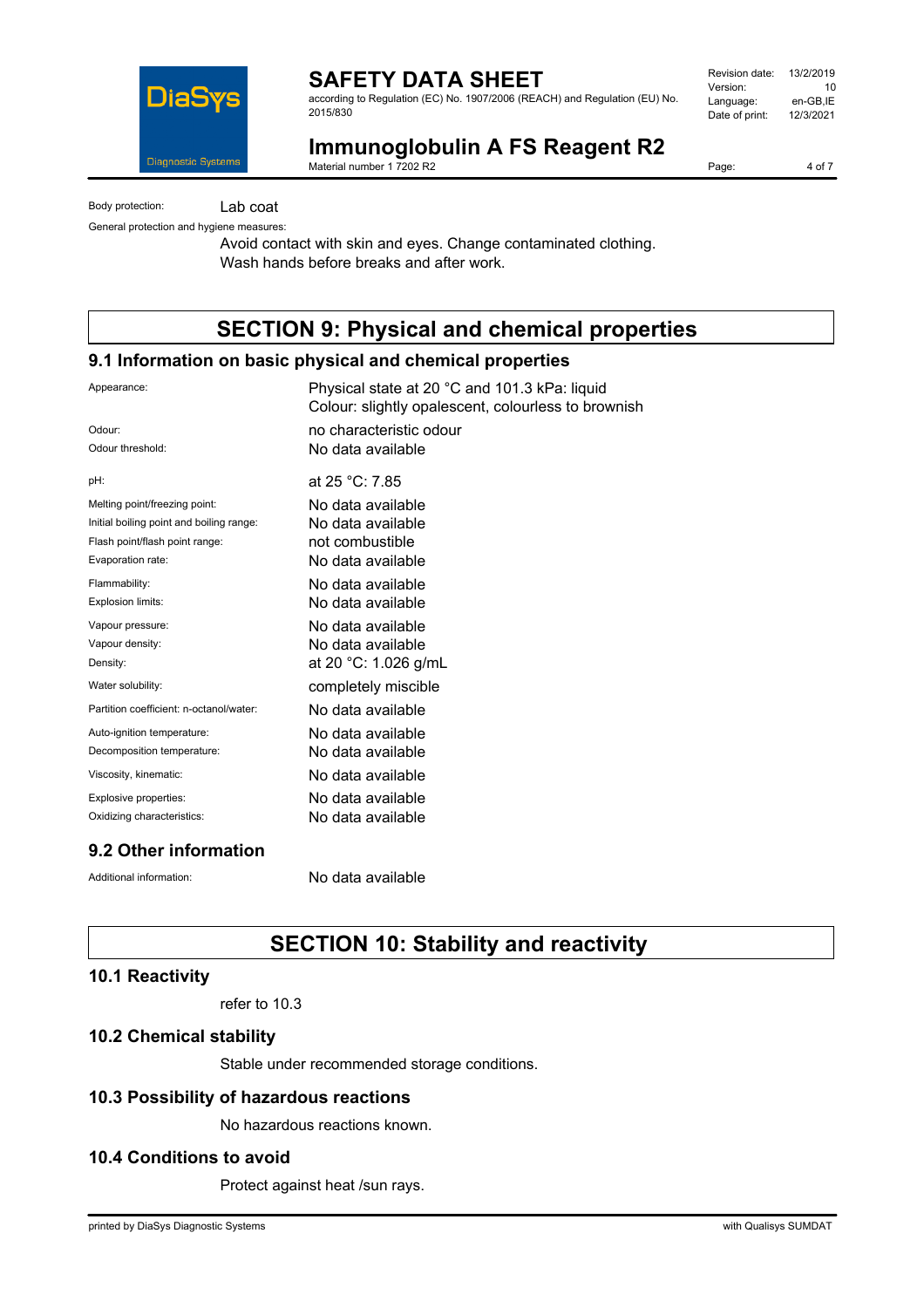

according to Regulation (EC) No. 1907/2006 (REACH) and Regulation (EU) No. 2015/830

Revision date: 13/2/2019 Version: 10<br>Language: en-GB,IE Language: en-GB,IE<br>Date of print: 12/3/2021 Date of print:



# **Immunoglobulin A FS Reagent R2**

Material number 1 7202 R2

Page: 5 of 7

#### **10.5 Incompatible materials**

Strong acids, alkalis

#### **10.6 Hazardous decomposition products**

No decomposition when used properly.

Thermal decomposition: No data available

## **SECTION 11: Toxicological information**

#### **11.1 Information on toxicological effects**

| Toxicological effects: | Acute toxicity (oral): Lack of data.                                                                                                                                                                                                              |
|------------------------|---------------------------------------------------------------------------------------------------------------------------------------------------------------------------------------------------------------------------------------------------|
|                        | Acute toxicity (dermal): Lack of data.                                                                                                                                                                                                            |
|                        | Acute toxicity (inhalative): Lack of data.                                                                                                                                                                                                        |
|                        | Skin corrosion/irritation: Lack of data.                                                                                                                                                                                                          |
|                        | Serious eye damage/irritation: Lack of data.                                                                                                                                                                                                      |
|                        | Sensitisation to the respiratory tract: Lack of data.                                                                                                                                                                                             |
|                        | Skin sensitisation: Lack of data.                                                                                                                                                                                                                 |
|                        | Germ cell mutagenicity/Genotoxicity: Lack of data.                                                                                                                                                                                                |
|                        | Carcinogenicity: Lack of data.                                                                                                                                                                                                                    |
|                        | Reproductive toxicity: Lack of data.                                                                                                                                                                                                              |
|                        | Effects on or via lactation: Lack of data.                                                                                                                                                                                                        |
|                        | Specific target organ toxicity (single exposure): Lack of data.                                                                                                                                                                                   |
|                        | Specific target organ toxicity (repeated exposure): Lack of data.                                                                                                                                                                                 |
|                        | Aspiration hazard: Lack of data.                                                                                                                                                                                                                  |
| Other information:     | Contains Sodium azide (0.95 g/L):<br>After resorption of toxic quantities: headache, dizziness, nausea, cough, vomiting,<br>spasms, breathing paralysis, CNS disorders, low blood pressure, cardiovascular failure,<br>unconsciousness, collapse. |
|                        |                                                                                                                                                                                                                                                   |

## **SECTION 12: Ecological information**

### **12.1 Toxicity**

Further details: No data available

#### **12.2 Persistence and degradability**

Further details: No data available

#### **12.3 Bioaccumulative potential**

Partition coefficient: n-octanol/water:

No data available

### **12.4 Mobility in soil**

No data available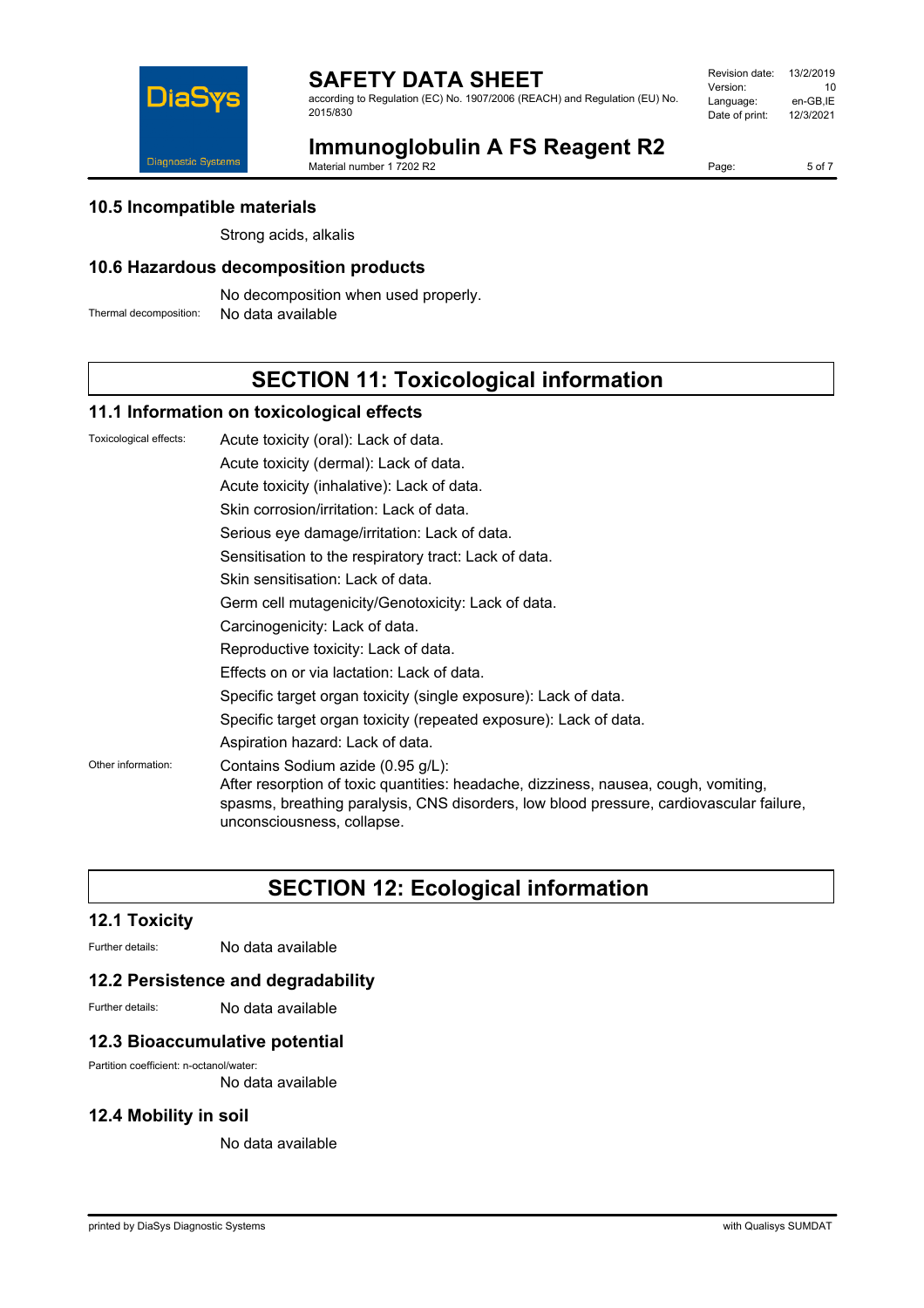

### **SAFETY DATA SHEET**

according to Regulation (EC) No. 1907/2006 (REACH) and Regulation (EU) No. 2015/830

| Revision date: | 13/2/2019 |
|----------------|-----------|
| Version:       | 10        |
| Language:      | en-GB.IE  |
| Date of print: | 12/3/2021 |
|                |           |

# **Immunoglobulin A FS Reagent R2**

Material number 1 7202 R2

Page: 6 of 7

#### **12.5 Results of PBT and vPvB assessment**

No data available

### **12.6 Other adverse effects**

General information: Do not allow to enter into ground-water, surface water or drains.

## **SECTION 13: Disposal considerations**

#### **13.1 Waste treatment methods**

#### **Product**

| Waste key number: | 16 05 06 <sup>*</sup> = Laboratory chemicals, consisting of or containing hazardous substances,<br>including mixtures of laboratory chemicals.<br>* = Evidence for disposal must be provided. |  |
|-------------------|-----------------------------------------------------------------------------------------------------------------------------------------------------------------------------------------------|--|
| Recommendation:   | Special waste. Dispose of waste according to applicable legislation.                                                                                                                          |  |
| Package           |                                                                                                                                                                                               |  |
| Waste key number: | 15 01 02 = Plastic packaging                                                                                                                                                                  |  |
| Recommendation:   | Dispose of waste according to applicable legislation.<br>Non-contaminated packages may be recycled.                                                                                           |  |

## **SECTION 14: Transport information**

### **14.1 UN number**

ADR/RID, IMDG, IATA-DGR:

not applicable

#### **14.2 UN proper shipping name**

ADR/RID, IMDG, IATA-DGR:

Not restricted

#### **14.3 Transport hazard class(es)**

ADR/RID, IMDG, IATA-DGR:

not applicable

#### **14.4 Packing group**

ADR/RID, IMDG, IATA-DGR:

not applicable

#### **14.5 Environmental hazards**

Marine pollutant: no

#### **14.6 Special precautions for user**

No dangerous good in sense of these transport regulations.

#### **14.7 Transport in bulk according to Annex II of Marpol and the IBC Code**

No data available